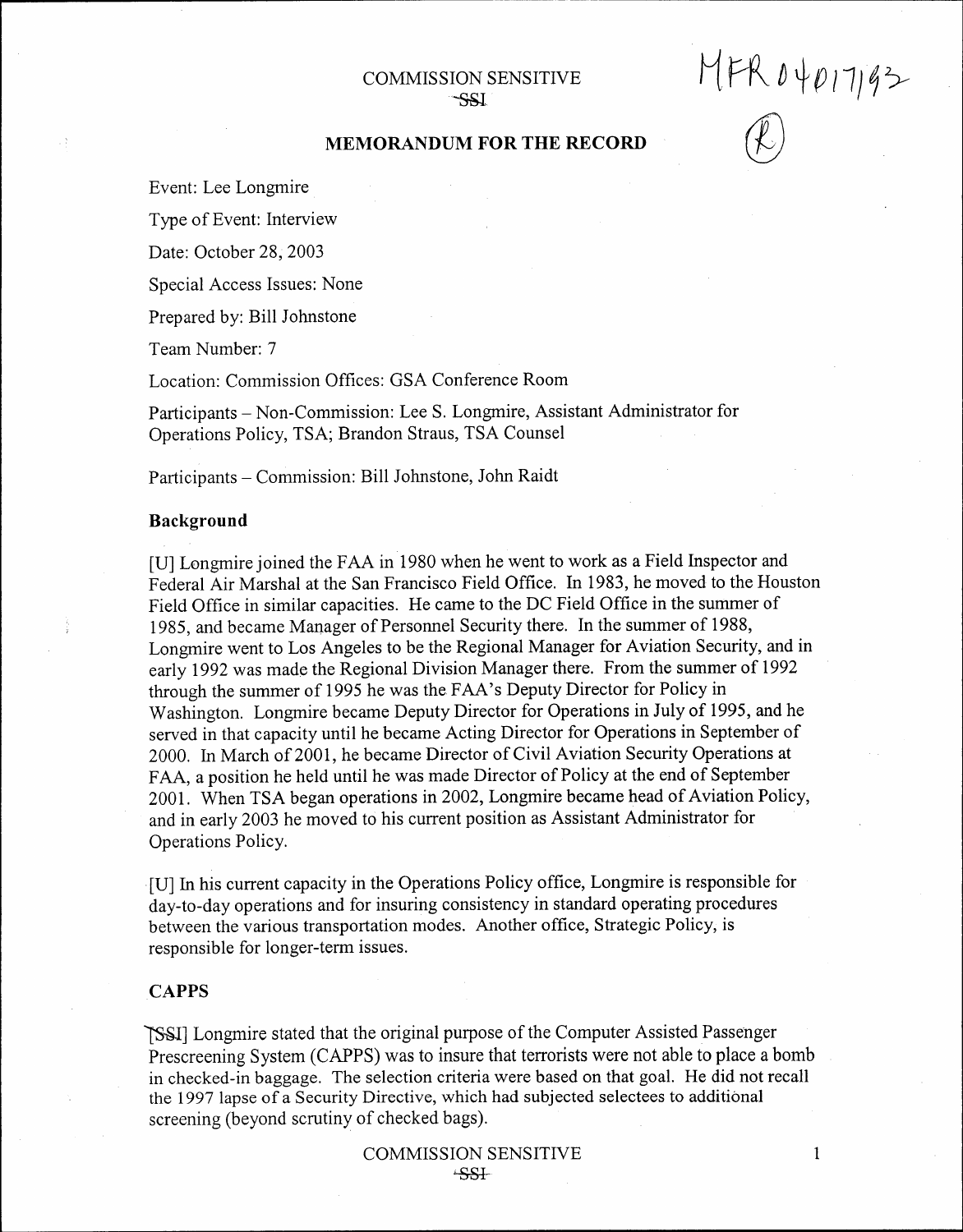# Enforcement

[U] Longmire reported that closure of screening checkpoints for security failures was not utilized as an enforcement mechanism, nor did he recall discussion of such action. The focus was on improving the performance of individual screeners. Longmire indicated that if the FAA had been able to reach the conclusion that the screener workforce overall was not performing adequately, checkpoint closure should have been considered. However, the response of the airlines to demonstrated screening performance deficiencies was always to simply change screeners, or sometimes even their screening contractor. (Longmire did recall that the FAA came close to issuing orders to the airports to compel better performance on access controls.)

[U] Longmire did not recall any instance in which de-certification of an airline for security failures was contemplated, but he indicated that the FAA would have done so if the available information justified such an action.

# **Rulemaking**

[U] Longmire reported that FAA rulemaking was an extremely complicated process. For a security rule to even proceed through the process required that it make it to a "top ten" list of agency-wide regulatory priorities, which were determined by formal review committees. (The actual number of agency rule priorities was not necessarily ten each year, but it was in that general range.) Otherwise, no work would be done on the proposal. Even once in the priority list, rules took "years" to go through the process.

[U] In Longmire's view, safety was the biggest concern for the agency, and it was uncommon for security proposals to top safety as rule-making priorities. He reported that there was not a feeling that there was a big security threat, and security proposals typically cost a lot of money. Furthermore, whereas safety proposals could point to very specific data indicating a safety-related problem, security proposals could generally not be tied to a specific threat. Longmire stated that almost all security rules (including, for example, on background checks) "went to the bottom" of the priority list, but that the FAA was able to use Security Directives to implement specific security requirements.

[U] Longmire expressed the opinion that cost-benefit analysis was one of the hardest parts of security rules. It was difficult to peg either costs or benefits. In the absence of specific threat information, the FAA had to approximate benefits, such as the loss of an aircraft and/or lives, and the economic losses to the system. He pointed out, however, that when one aircraft is lost for security reasons, the resulting loss is much larger because of the public's refusal to fly. (This is much less the case when safety is involved.) However, the cost-benefit analysts, as well as the airlines and others, were not willing to accept estimates for such larger losses.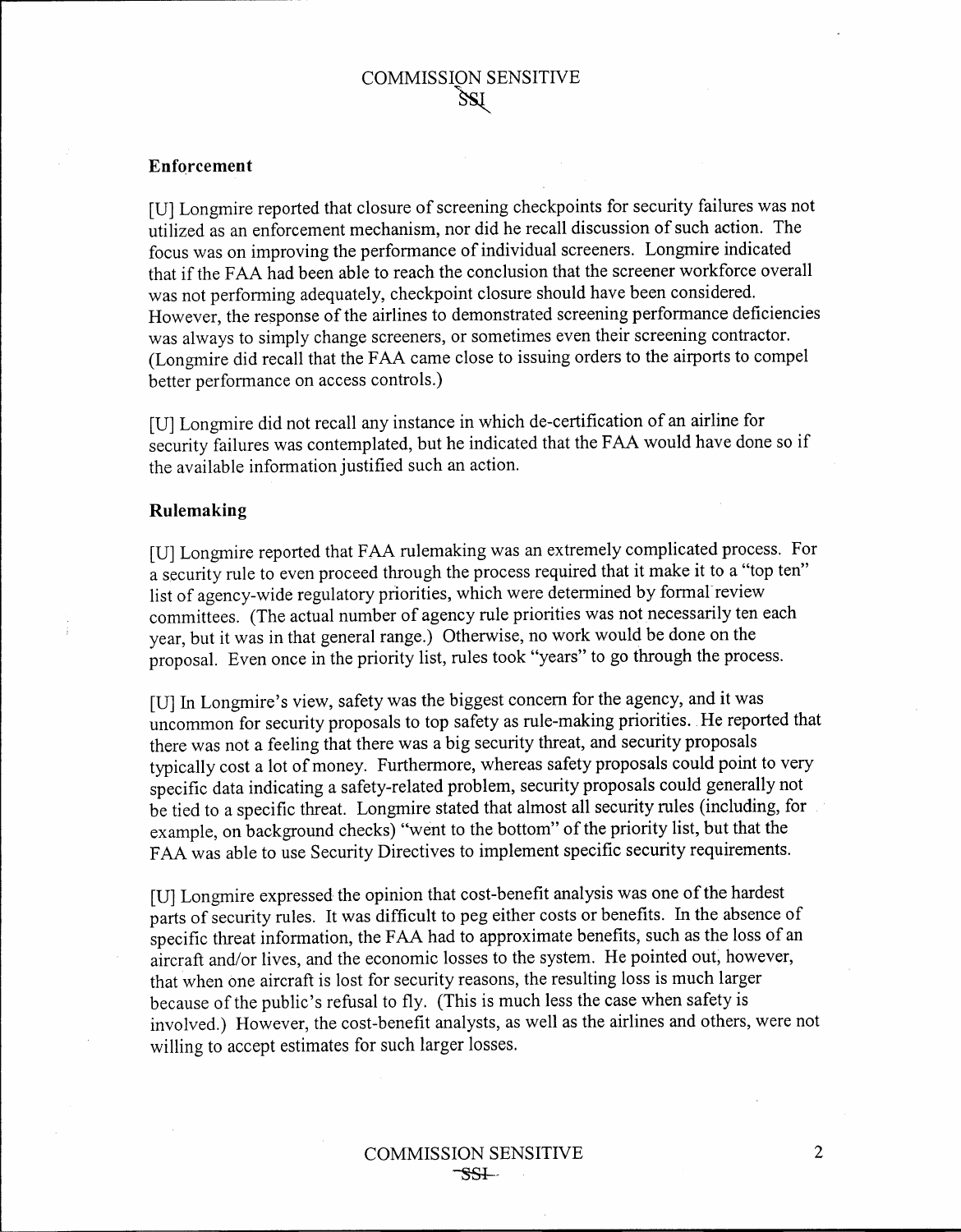### *• 9/11* Family Questions

[U] Longmire did not recall the 1992-93 FAA study on knife use in hijackings. He did recall that the 4-inch standard (for prohibition of longer blades) was derived primarily from state standards.

[U] Longmire also did not recall pre-9/11 consideration of the use of cameras in plane cockpits. However, in trying to bring about such action today, he has run into resistance from airplane crews (for privacy reasons) and airlines (for cost reasons).

#### Cockpit Hardening and Aircraft Defense

[U] Longmire did not recall a 1965 rule on cockpit door closure, nor did he recall pre-9/11 discussions of cockpit door hardening. Subsequent to 9/11, the FAA turned to the Israeli experience with respect to door hardening.

[U] Up until 9/11, the training protocols provided for the cockpit crew to come back into. the cabin to deal with "air rage" incidents, and there were frequent discussions within FAA as to whether such protocols should fall under the purview of Flight Standards or Security, with the latter only to become involved if the incident included a threat of assault. Only when there was a threat to the aircraft would the case be regarded as one of "hijacking." In hijackings, the main purpose of keeping the hijackers out of the cockpit was to allow secure communications with the cockpit crew. There was no belief that a 9111-type threat was likely.

[U] Longmire recalled some discussion of the "one key fits all" cockpit doors issue, but he didn't recall the requirement that flight attendants were to carry cockpit keys.

#### Checkpoint Screening

**•** 

TSSU According to.Mr. Longmire, the FAA's formal expectation was that the components of the aviation security system would achieve 100% compliance with FAA regulations. He commented, "If you don't expect 100%, you'll get what they (the airlines) expect." However, he added that the reality of screening was that to achieve 100% detection would require extra time for processing passengers, and greater intrusion into the personal belongings of passengers, and would "shut down the transportation system." The FAA could only take decisive action if and when a "deadly or dangerous weapon" got through.

[SSI] Longmire explained that some carry-on items prohibited by FAA weren't He reported that failure to detect prohibited items in the screening process could produce FAA actions, but that "the only things we got them to pay attention to" were the things FAA tested, including If an item was not-tested,

compliance went down, and conversely testing brought compliance rates up. According

# COMMISSION SENSITIVE\·. '\$.1 .,

9/11 Closed by Statute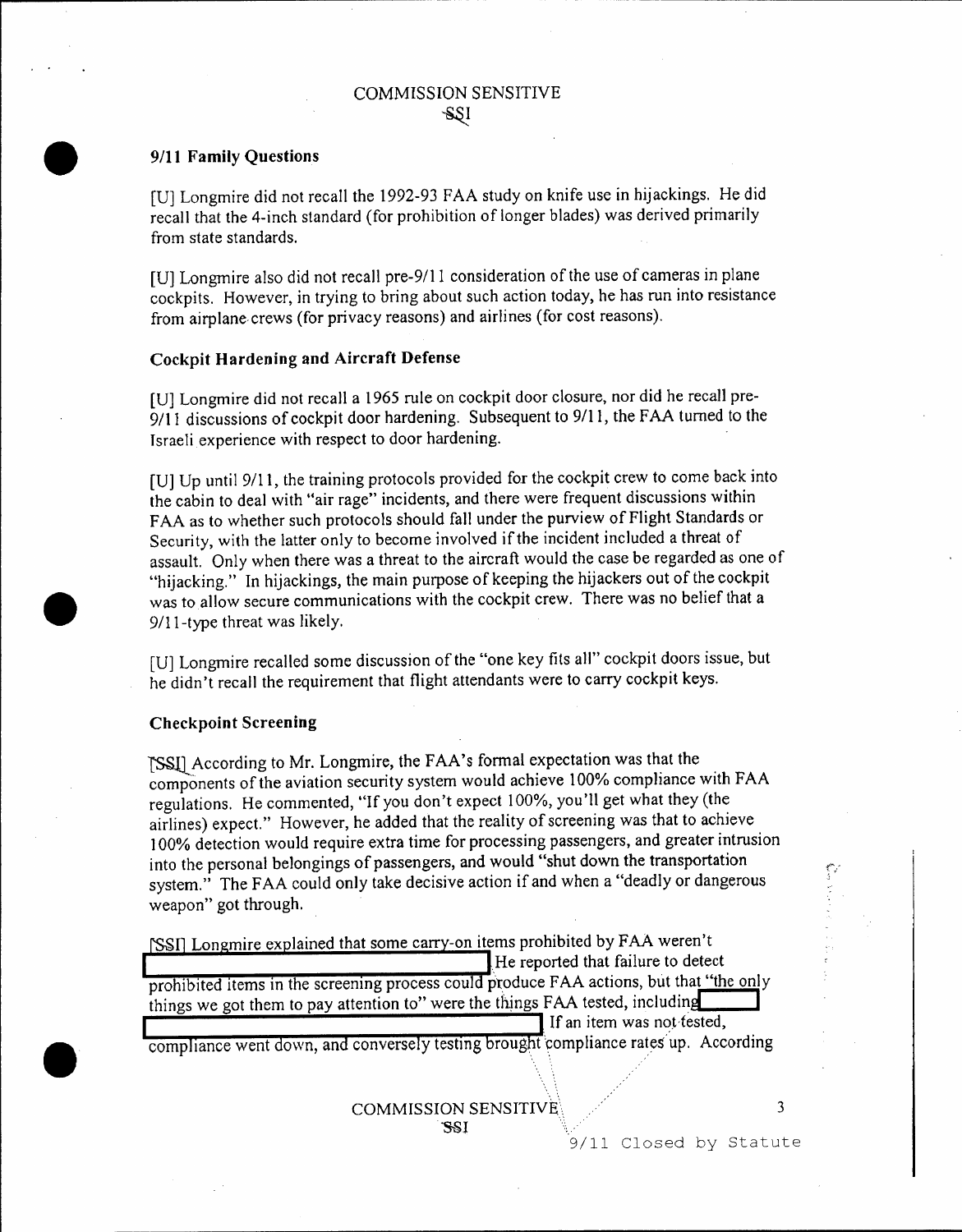*t" '-'., ~"':*

**•** 

•

### , , COMMISSION SENSITIVE 'SSI'

to Longmire, "It was human nature. People are going to focus on what you are testing them on.";

\['SsiJ Longmir'e'in~icated that both regular and Special Assessments ("Red Team") testing focused on areas of compliance problems.

# Hijackings

(SSI) The aviation security system was looking primarily for hijackers with guns, and bombs and **interest in the late of the set of the set of the set of the set of the set of the set of the set of the set of the set of the set of the set of the set of the set of the set of the set of the set of the set of** the industry was not self-motivated to make-sure the security system was up to par, but they thought they could handle hijackings, either by letting the hijackers go to their destination of choice or by having the FBI launch a hostage rescue operation. Longmire himself felt that the system had a fairly high likelihood **of detecting the** lot detection failed, the "common strategy" would mitigate the consequences of a successful hijacking.

# Summer of 2001

[U] Longmire didn't have a role in the 2001 rulemaking on revising FAR 107 and 108, but at the time, he didn't believe we had a significant threat to domestic civil aviation. He believed the FBI assessments that the domestic threat was under control, with a greater threat overseas. Under these circumstances, he thinks that the Bojinka threat posited in the 7/01 rulemaking was used more for cost-benefit justification for the security measures it encompassed.

[U] In the summer of 2001, Longmire was focused on responding to getting "beat up" in GAO and Inspector General reports. He saw no intelligence that led him to change deployment plans. Had he seen such information, he would have increased testing to try to ratchet up compliance with FAA regulations.

#### Events of *9/11*

[U] Longmire was notified.in his office that Air Traffic Control (ATC) had lost contact with some aircraft that morning. He immediately went to the FAA Command Center prior to the first crash, which he subsequently saw reported on CNN. At that point, however, he thought the crash was a General Aviation aircraft, and not connected with the airliners which ATC had lost contact with. The loss of a transponder signal on the latter had made the loss of contact a particular concern, and Longmire could not recall any previous such situation.

[U] Deputy Administrator Belger came to the Command Center shortly after Longmire, and then the second plane hit the WTC, but "we still didn't know what we had," according to Longmire. At this point, ATC was reporting loss of contact with other aircraft. leffGriffith (of ATC) was trying to work out what was going on .

#### COMMISSION SENSITIVE ~"'SSI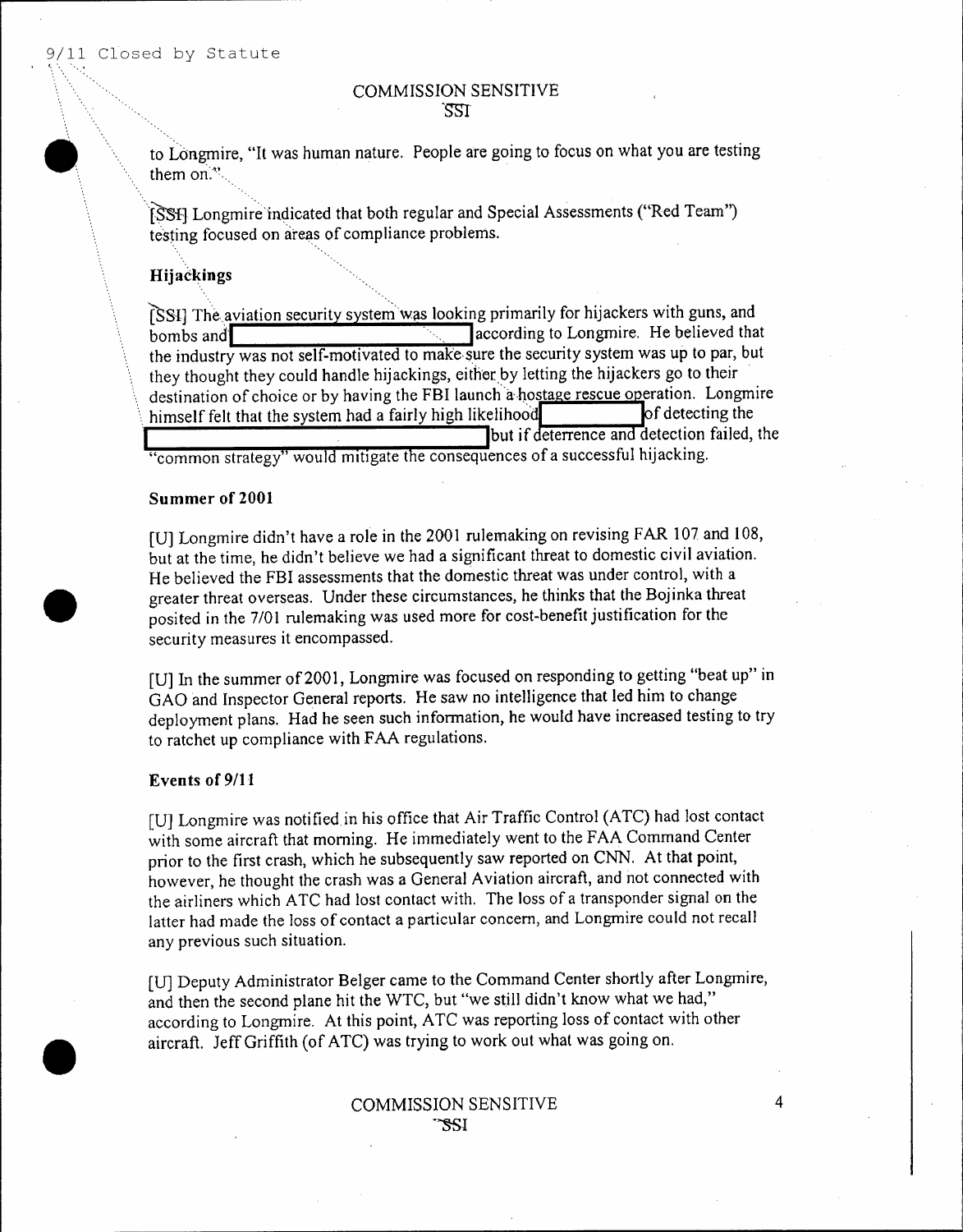[U] In such circumstances, Longmire's role was to run the FAA Command Center. He was trying to get specifics through communicating with airline security managers (via the FAA Principal Security Investigators, or PSI's). Fran Lozito was Longmire's acting deputy that day, and Mike Weichert was serving as a Crisis Management specialist.

[U] The next key events that morning were the standing up of the SVTS, with the White House and Secretary Mineta included on the line, and the imposition of a national ground stop of all aviation, which Jeff Griffith took the lead in implementing. The Command Center was to work primarily on security issues and to facilitate communications flow. However, it was designed to handle traditional hijackings.

[U] Longmire reported that it was primarily his responsibility to coordinate FAA's response to a hijacking, with ACS-1 (Canavan) working primarily with higher-level Administration officials, including the Secretary of Transportation. ATC was responsible for clearing airspace, communicating with the aircraft, and implementing the ground stop.

[U] With respect to the military, Longmire indicated that it was standard procedure to pull the military into the communications link as soon as possible so they could monitor the aircraft. (He did not recall any pre-9/11 discussions of assigning the military with any hijacking role other than tracking the aircraft.) The linkup from the FAA Command Center was supposed to be with the National Military Command Center (NMCC). It was Longmire's expectation that both NMCC and the FBI should have been included in the communications link as soon as the Command Center was stood up. He later learned that this didn't occur, but he wasn't sure when the situation was rectified. The FAA Watch was responsible for setting up the communications network. As to the taping of Command Center communications on 9/11, Longmire reported that the center was new and he was not sure if they the capability.

[U] Longmire recalled that Monte Belger was Acting Administrator that morning because Administrator Garvey was away from the building. Most of Longmire's dealings with senior officials on 9/11 were with Belger and Lynne Osmus. As indicated previously, Belger came to the Command Center between the crashes of Flights AAL #11 and VAL #175. Ms. Garvey returned to the FAA building shortly thereafter, with Secretary Mineta. Most of Garvey's time at the FAA that day was spent in the SVTS, but she did pass through the Command Center, and while most of Longmire's direct contact was with Belger, he was very aware that Garvey was "around."

[U] Once the ground stop was ordered, Longmire's concern was in getting the aircraft on the ground. He didn't recall any discussion at that point of screening grounded passengers, but in retrospect, he thinks that would have been a good thing to do. Longmire also did not recall any credible reports on other 9/11 hijacking plots.

# **No-Fly Lists and Watchlists**

[U] Longmire indicated that prior to 9111, ACI would occasionally get information on suspicious individuals from FBI and CIA, and the names of those individuals would then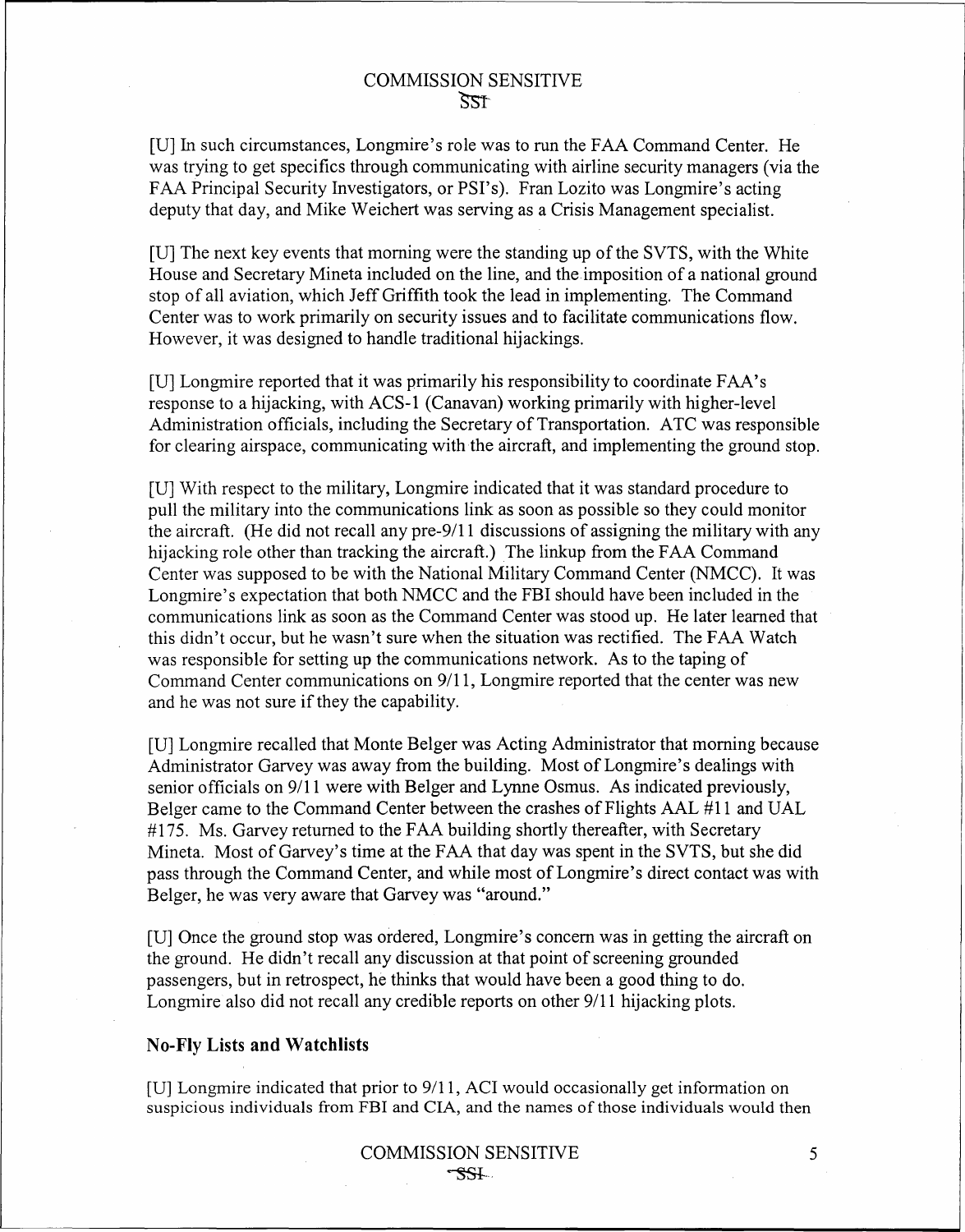. . .

•<br>●

•<br>●

**•** 

be placed in Security Directives (SD's), with specific requirements (such as preventing them from flying or keeping them under observation while in transit). Shortly after *9/11* (perhaps as soon as *9/12),* Longmire recalls receiving an expanded list of such names from the FBI and CIA (again via ACI). These were initially put into SD's, but then they were placed on a separate, updated list ("No Fly list").

[SSt] Longmire was not sure how the FBI and CIA generated the immediate post-9/ll list of names; however, he reported that to get on such a list  $-$  before or after  $9/11 -$  the individual would have to pose a specific threat to civil aviation. .

9/11 Closed by Statute

Longmire was not aware of the source of author Stephen Brill's claim that a list of terrorist suspects was received by the FAA prior to *9111;* he reiterated that he didn't get those names until after *9111.*

[U] Longmire believes that if the FBI had come forward, prior to 9/11, with a list of known terrorists, even if there was no specific threat information linked to civil aviation, the FAA would have taken precautionary action, and he could "not imagine" it being otherwise. He reported that, historically, the FAA had received "push back" from the airlines when it sought increased security measures, and he thought it a "safe bet" that such would have been the case here. It was Longmire's expectation that the FAA 24 hour watch would always be in the loop with respect to threat information on terrorists.

#### Current Aviation Security System and Recommendations

[U] Longmire believes TSA is going in the right direction, but that it has proved difficult to get Congress to see that it isn't easy to accomplish the security mission.

[U] Longmire supports retaining federal responsibility for screening. They are better able to deal with quality control issues now than under the previous system. He believes that whenever one utilizes contractors, eventually it will revert to the "lowest bidder," and that it is inherently harder to control contractors. He does believe TSA needs to retain its current flexibility in removing poor performers, Furthermore, he thinks TSA currently has the right benefits and the right pay to keep screeners on the job, and to avoid the old system's high turnover problem.

[U] Longmire opposes the Congressional cap on screening positions as artificial and believes that, in fact, more screeners are needed because they are being required to do more than under the previous system. He believes the number of screeners should be based on factors like passenger load and throughput requirements, perhaps with a third party (such as the National Academy of Sciences) validating the results.

#### COMMISSION SENSITIVE ~J.